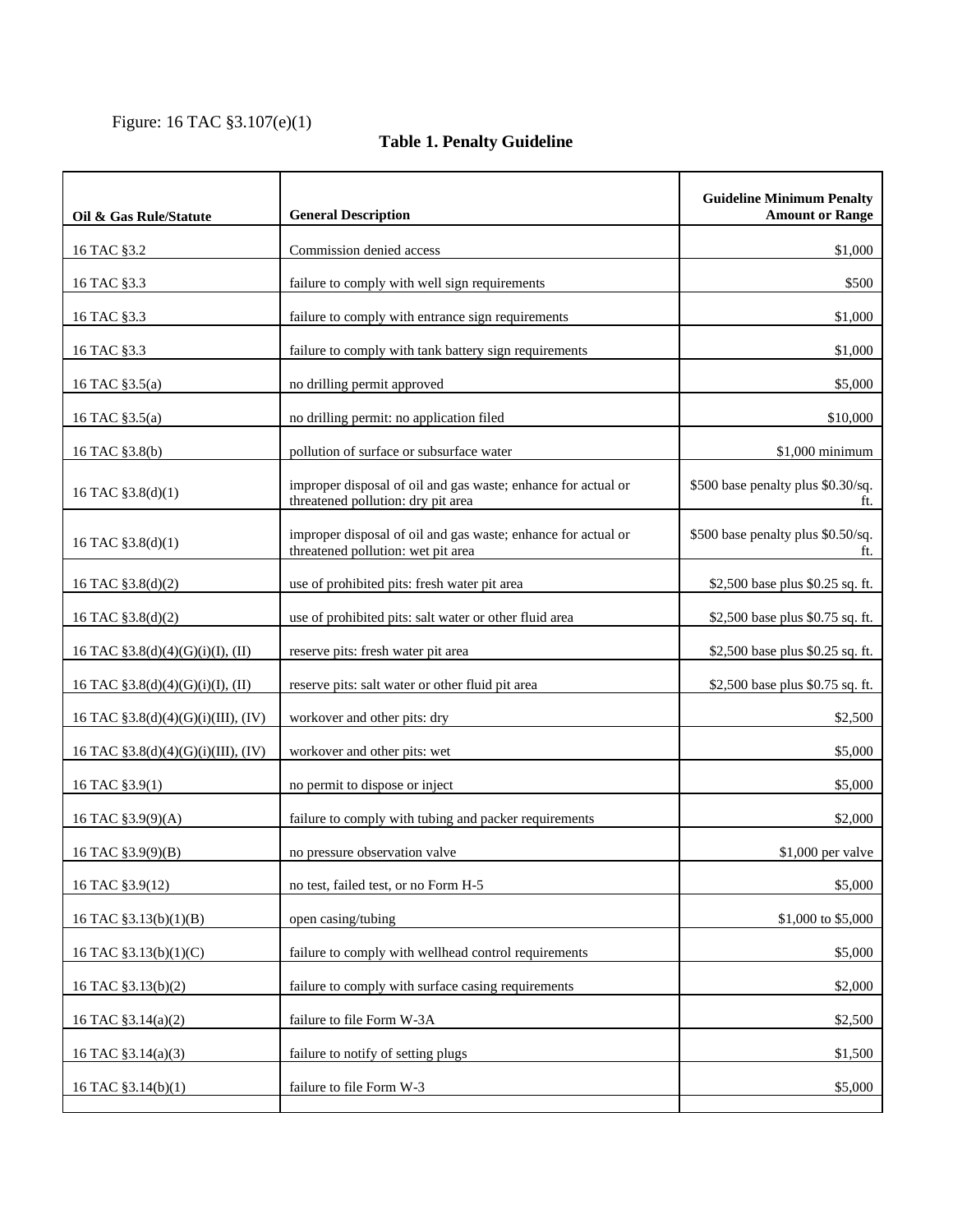| Oil & Gas Rule/Statute  | <b>General Description</b>                                    | <b>Guideline Minimum Penalty</b><br><b>Amount or Range</b>                    |
|-------------------------|---------------------------------------------------------------|-------------------------------------------------------------------------------|
| 16 TAC §3.14(b)(2)      | failure to plug onshore well                                  | \$2,000 plus \$1/ft. of total depth                                           |
| 16 TAC §3.14(b)(2)      | failure to plug bay, estuary, or inland waterway well         | \$15,000 plus \$2 per foot of total<br>depth, subject to statutory<br>maximum |
| 16 TAC §3.14(b)(2)      | failure to plug offshore well                                 | \$50,000 plus \$5 per foot of total<br>depth, subject to statutory<br>maximum |
| 16 TAC §3.14(d)(1)-(11) | failure to follow general plugging requirement                | \$1,000                                                                       |
| 16 TAC §3.14(d)(12)     | failure to remove miscellaneous loose junk and trash          | \$1,000                                                                       |
| 16 TAC §3.14(d)(12)     | failure to remove tanks, vessels, and related piping          | \$2,500                                                                       |
| 16 TAC §3.14(d)(12)     | failure to empty tanks, vessels, and related piping           | \$5,000                                                                       |
| 16 TAC §3.15(1)(7)      | failure to test prior to reactivating well                    | \$1,000                                                                       |
| 16 TAC §3.15(f)(2)(A)   | failure to disconnect electricity                             | \$5,000                                                                       |
| 16 TAC §3.15(f)(2)(A)   | failure to purge vessels                                      | \$7,500                                                                       |
| 16 TAC §3.15(f)(2)(A)   | failure to remove equipment                                   | \$10,000                                                                      |
| 16 TAC §3.16(b) and (c) | failure to file completion records/logs                       | \$2,500                                                                       |
| 16 TAC §3.17            | Bradenhead violations: no valve; no access; or pressure on it | \$1,000 to \$2,500                                                            |
| 16 TAC §3.20(a)(1)      | failure to notify of incident                                 | \$2,500 to \$5,000                                                            |
| 16 TAC §3.21(a)-(i)     | improper fire prevention                                      | \$1,000                                                                       |
| 16 TAC §3.21(j)         | failure to comply with dike/firewall requirements             | \$2,500                                                                       |
| 16 TAC §3.21(k)         | swabbing without authority                                    | \$1,000 per well                                                              |
| 16 TAC \$3.21(1)        | failure to comply with electric power line requirements       | \$2,000                                                                       |
| 16 TAC §3.22            | no nets                                                       | compliance                                                                    |
| 16 TAC §3.35(a)         | failure to notify of lost logging tool                        | \$5,000                                                                       |
| 16 TAC §3.35(b)         | failure to properly abandon lost logging tool                 | \$5,000                                                                       |
| 16 TAC §3.36(c)(5)(B)   | improper storage tank signs in a non-public area              | \$1,000                                                                       |
| 16 TAC §3.36(c)(5)(B)   | improper storage tank signs in a public area                  | \$2,000                                                                       |
| 16 TAC §3.36(c)(6)(A)   | improper entry signs in a non-public area                     | \$1,000                                                                       |
| 16 TAC §3.36(c)(6)(A)   | improper entry signs in a public area                         | \$2,000                                                                       |
| 16 TAC $$3.36(c)(6)(A)$ | improper entry signs in a populated public area               | \$5,000                                                                       |
| 16 TAC §3.36(c)(6)(B)   | failure to fence specific area at a well                      | \$5,000                                                                       |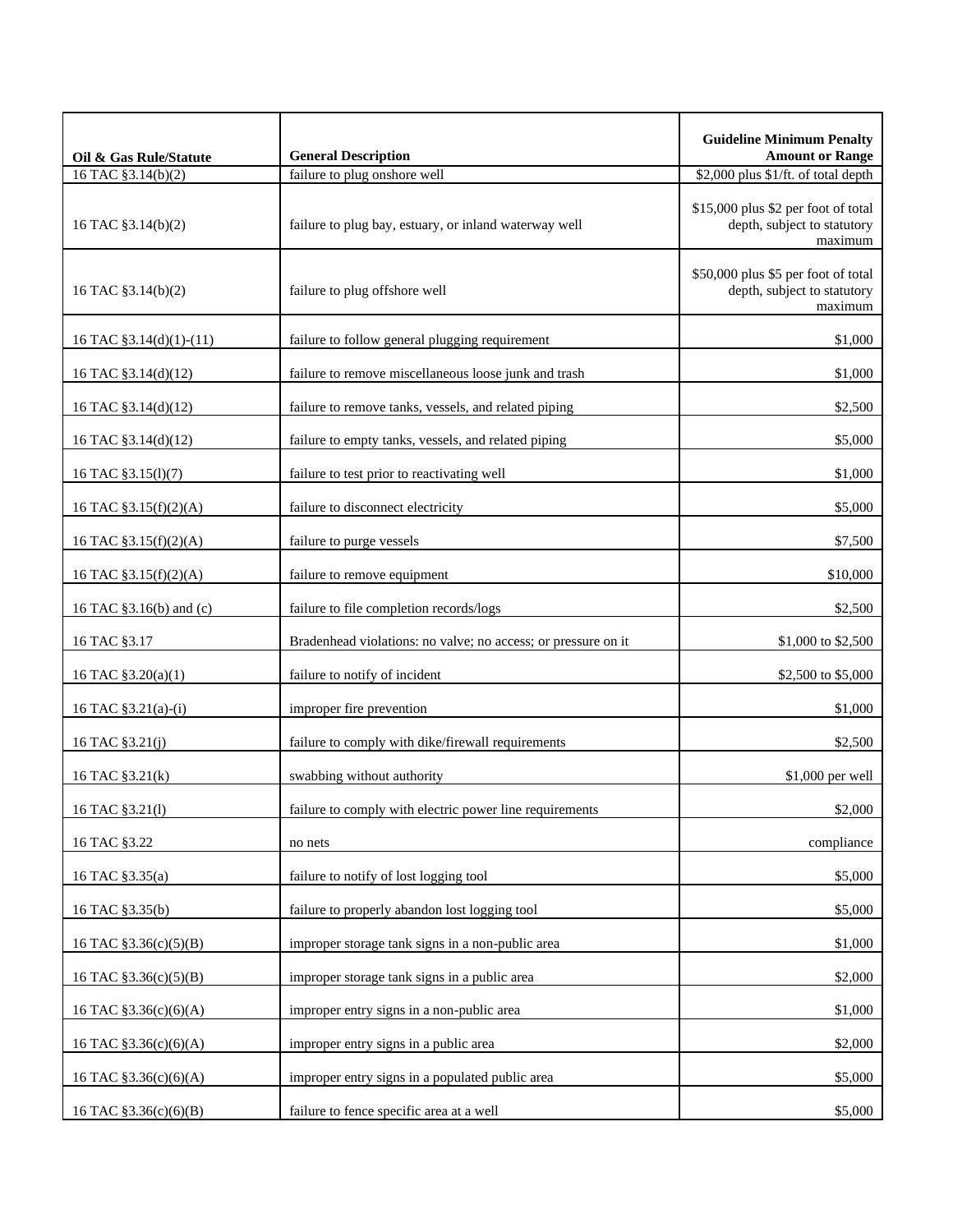| Oil & Gas Rule/Statute                      | <b>General Description</b>                                                      | <b>Guideline Minimum Penalty</b><br><b>Amount or Range</b> |
|---------------------------------------------|---------------------------------------------------------------------------------|------------------------------------------------------------|
| 16 TAC §3.36(c)(6)(B)                       | failure to fence specific area at a battery                                     | \$10,000                                                   |
| 16 TAC §3.36(c)(6)(C)                       | materials provision                                                             | \$2,500                                                    |
| 16 TAC §3.36(c)(8)                          | failure to maintain H <sub>2</sub> S equipment                                  | \$5,000                                                    |
| 16 TAC §3.36(c)(9)(Q)                       | failure to update contingency plan                                              | \$2,500                                                    |
| 16 TAC §3.36(c)(9)(N)                       | failure to notify of $H_2S$ contingency plan activation                         | more than 6 hours<br>up to 12 hours-\$5,000                |
| 16 TAC §3.36(c)(9)(N)                       | failure to notify of H <sub>2</sub> S contingency plan activation               | 12 hours or more-\$10,000                                  |
| 16 TAC §3.36(c)(14)                         | failure to notify of H <sub>2</sub> S release                                   | more than 6 hours<br>up to 12 hours-\$5,000                |
| 16 TAC §3.36(c)(14)                         | failure to notify of H <sub>2</sub> S release                                   | 12 hours or more-\$10,000                                  |
| 16 TAC §3.36(c)(11)-(12), except<br>(12)(F) | failure to follow requirements at drill/workover site; no injury                | \$5,000                                                    |
| 16 TAC §3.36(c)(11)-(12), except<br>(12)(F) | failure to follow requirements at drill/workover site; injury or death          | \$10,000                                                   |
| 16 TAC §3.36(c)(12)(F)                      | failure to notify of drill stem test in H <sub>2</sub> S formation              | \$2,000                                                    |
| 16 TAC §3.36(c)(13)                         | failure to have H <sub>2</sub> S trained personnel                              | \$5,000 per person                                         |
| 16 TAC §3.36(d)(1)(E)                       | failure to file Form H-9; non-public area                                       | \$1,000                                                    |
| 16 TAC §3.36(d)(1)(E)                       | failure to file Form H-9; public area                                           | \$10,000                                                   |
| 16 TAC §3.36(d)(2)                          | failure to identify well as sour on completion report                           | \$10,000                                                   |
| 16 TAC §3.36(d)(3)                          | intentional failure to file written report of H <sub>2</sub> S release          | \$3,000                                                    |
| 16 TAC §3.36(d)(3)                          | failure to file written report of emergency $H_2S$ release                      | \$5,000                                                    |
| 16 TAC §3.46(a)                             | no permit to dispose or inject                                                  | \$5,000                                                    |
| 16 TAC $$3.46(g)(1)$                        | failure to comply with tubing and packer requirements                           | \$2,000                                                    |
| 16 TAC §3.46(g)(2)                          | no pressure observation valve                                                   | $$1,000$ per valve                                         |
| 16 TAC §3.46(j)                             | no test, failed test, or no Form H-5                                            | \$5,000                                                    |
| 16 TAC §3.57<br>16 TAC §3.65(c) or (d)      | reclamation plant operation violation<br>failure to file Form CI-D or Form CI-X | \$1,000<br>\$1,000                                         |
| 16 TAC §3.65(e)                             | failure to provide critical customer information                                | \$2,500                                                    |
| 16 TAC §3.73(a)                             | failure to notify of pipeline connection                                        | \$1,000                                                    |
| 16 TAC §3.73(h)                             | reconnecting, transporting from well/lease without<br>approved Form P-4         | \$1,000 minimum; see Table 1A<br>for additional amount     |
| 16 TAC §3.73(j)                             | reporting, producing, injecting, disposing without                              |                                                            |